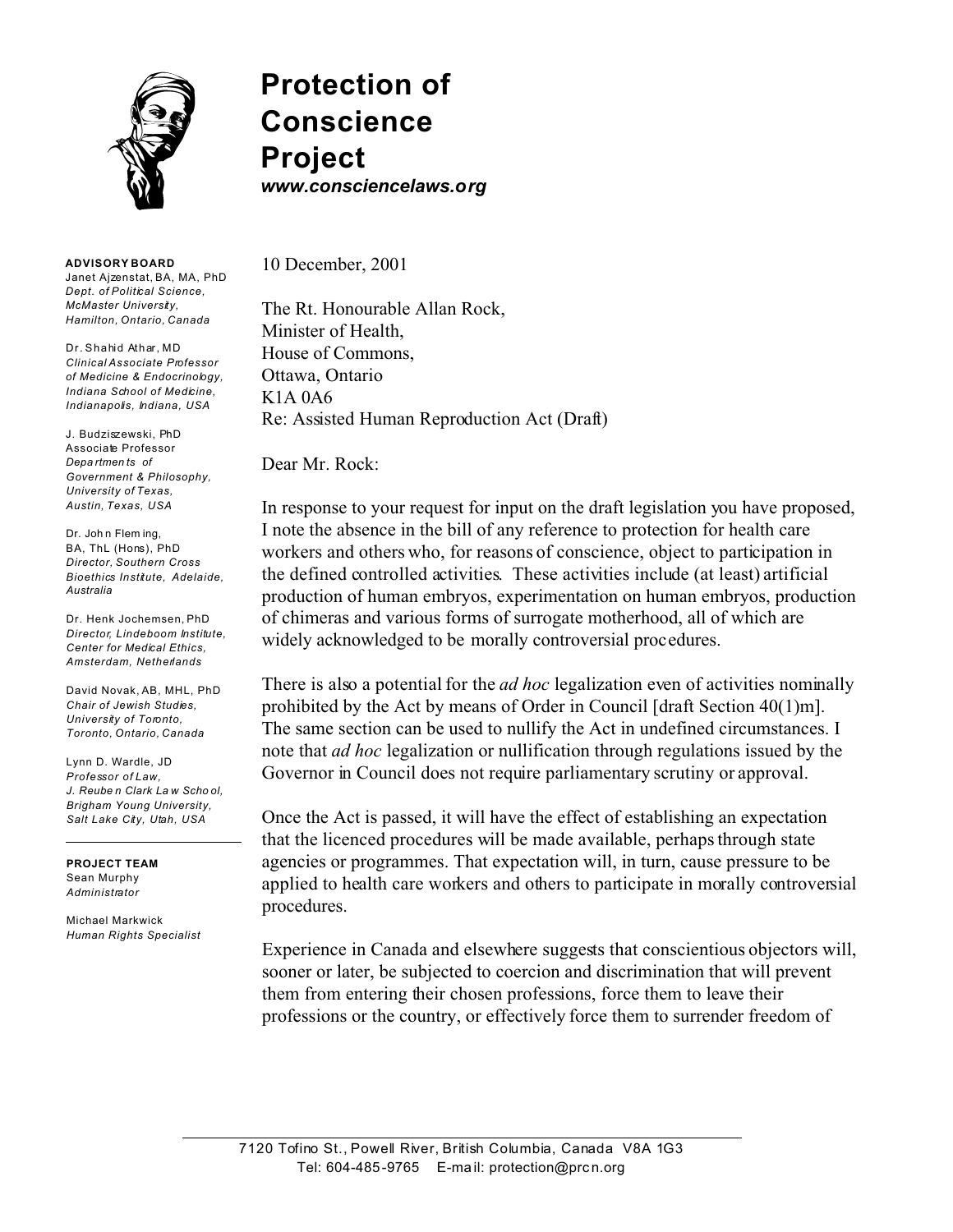conscience as a condition of employment, education or professional qualification. Alternatively, they will be forced into expensive litigation before human rights tribunals or courts. In effect, they will have to buy the freedom that ought to have been their birthright. Further problems will arise should you or one of your successors decide that the controlled activities must be made available by a province or institution as a pre-condition for federal health care grants or transfer payments.

In view of these concerns, I request that the Act be amended to include a saving provision, to the effect that nothing in the statute shall be construed to impose an obligation to participate in the controlled activities. In addition, the Act should make it an offence to require such participation as a condition of employment, admission to an educational programme, or professional qualification, or to discriminate against those who decline to do so, except where the participation is a *bona fide* occupational requirement and the principal activity required in the position in question. The Project site includes numerous examples of this type of legislated protection.

With respect to draft Sections 34(b) and 35(b), I am alarmed that the government would deprive citizens of the right to trial by jury when they face imprisonment for two to four years and fines of \$100,000.00 to \$250,000.00. Granted, these sections do not contravene the Charter of Rights, which preserves the right to trial by jury only for offences punishable by at least five years imprisonment. However, I suggest that it would be more consistent with our legal traditions to reduce the proposed terms of imprisonment to 18 months on summary conviction (comparable to unlawfully causing bodily harm, for example), or to eliminate the summary conviction provision altogether. I mention this because this is the approach I would recommend in the case of offences of forced participation or discrimination.

Finally, there appear to be some gaps in the draft that could create additional problems for conscientious objectors by broadening the class of legal activities beyond that clearly specified in the text, or by creating circumstances that may impact a person s conscientious judgement about whether or not to participate in an activity. Specifically:

**Section 2:** The definition of embryo donor will be enacted by regulation, not statute, leaving it uncertain whether or not the definition will include both father and mother; it may include a researcher.

The definitions of embryo and foetus exclude those in a state of suspended development, thus exempting them from the provisions of the Act. Similarly, it is not clear that the definition includes a dead embryo or foetus. Thus, it is not clear that the Act would apply to genetic materials obtained from a frozen or dead embryo or foetus.

While human clone is defined to prohibit cloning by using nuclear DNA, the definition does not exclude the cloning of humans using extra-nuclear DNA. Moreover, the definition does not exclude human cloning by using genetic materials from an embryo or foetus in a state of suspended development.